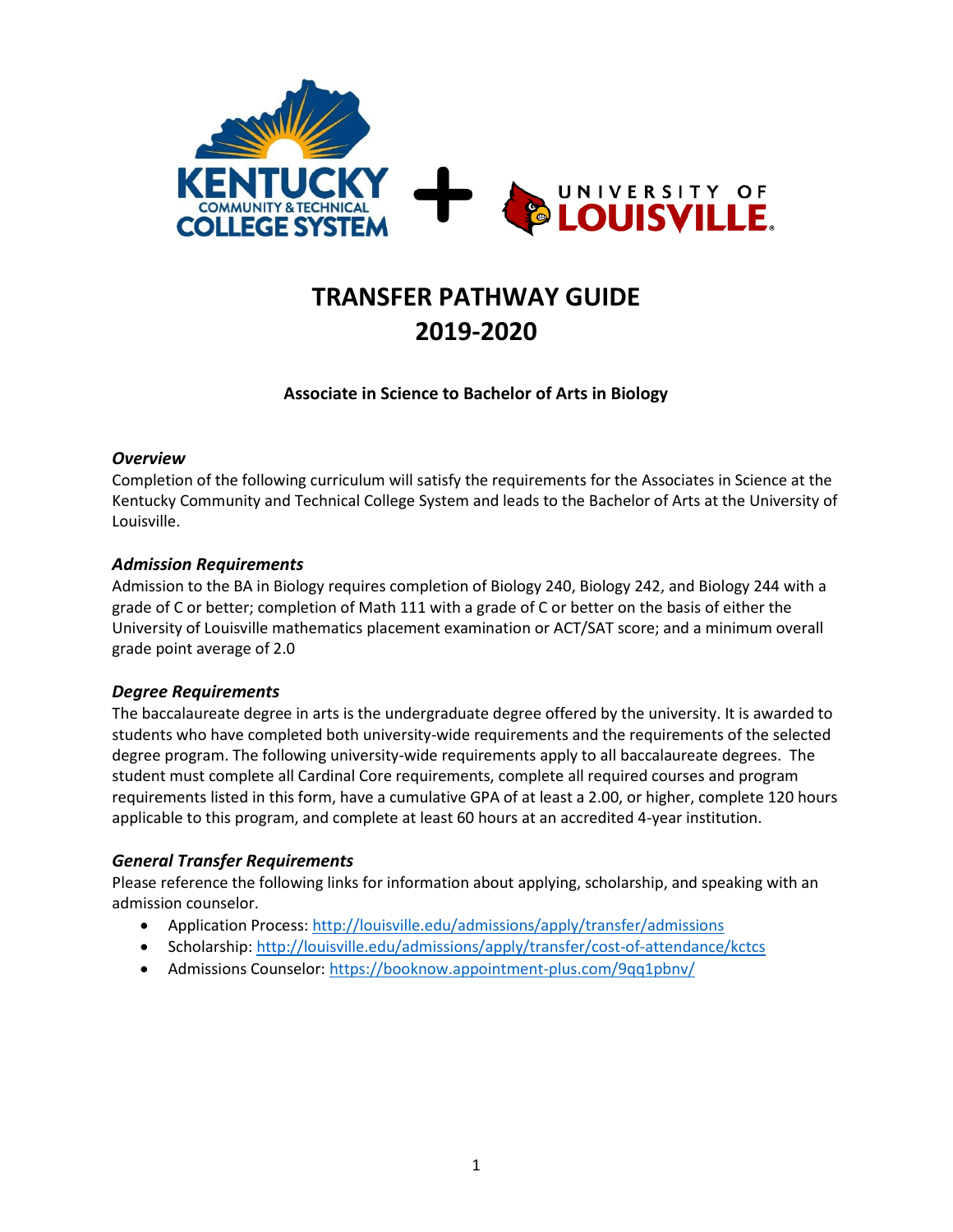## **KCTCS AS to University of Louisville- BA in Biology CHECKLIST**

### **Kentucky Community and Technical College System**

| <b>KCTCS</b><br><b>Course</b> | <b>Course or Category</b>                             | <b>Credits</b> | <b>UofL</b><br><b>Course</b>            | <b>Completed</b> |
|-------------------------------|-------------------------------------------------------|----------------|-----------------------------------------|------------------|
| <b>ENG 101</b>                | Writing I                                             | 3              | <b>ENGL 101</b>                         |                  |
| <b>ENG 102</b>                | Writing II                                            | 3              | <b>ENGL 102</b>                         |                  |
| COM 181 or                    | Basic Public Speaking or                              | 3              | <b>COMM 111</b>                         |                  |
| <b>COM 252</b>                | Intro to Interpersonal Communications                 |                | or 115                                  |                  |
| TBS XXX                       | Social Behavioral Science                             | 3              | <b>SBS XXX</b>                          |                  |
| <b>PSY 110</b>                | Introduction to Psychology                            | 3              | <b>PSYCH 201</b>                        |                  |
| <b>HIS XXX</b>                | Heritage- HIS 101, 102, 108 or 109                    | 3              | <b>HIST 101,</b><br>102, 211, or<br>212 |                  |
| TBS XXX                       | Any Arts & Humanities - Humanities course             | 3              | A/H XXX                                 |                  |
| CHE 170/175                   | General College Chemistry I w/ lab                    | 5              | <b>CHEM 201 &amp;</b><br>207            |                  |
| BIO 114/115                   | Biology I & Lab or                                    | 4(5)           | <b>BIOL 240</b>                         |                  |
| or 150/151                    | Principles of Biology I & Lab                         |                |                                         |                  |
| <b>MAT 150</b>                | College Algebra                                       | 3              | <b>MATH 111</b>                         |                  |
| MAT 170 or                    | <b>Brief Calculus with Applications or Calculus I</b> | 3(5)           | MATH 180 or                             |                  |
| MAT 175*                      |                                                       |                | <b>MATH 205</b>                         |                  |
|                               | <b>Subtotal General Education Core Courses</b>        | 36-39          |                                         |                  |

#### **Category 1: KCTCS General Education Core Requirements (33 hours)**

TBS XXX means to be selected by KCTCS student.

TBD XXX means to be determined by the University of Louisville based on course selected.

*\*MAT 175 has prerequisites of MAT 150 & MAT 155 or MAT 171*

One of these courses must be selected from the KCTCS identified Cultural Studies course list, indicate by placing (CS) next to the course name in Category 1 or 2 table.

| <b>KCTCS Course</b> | <b>Course or Category</b>              | <b>Credits</b> | UofL<br>Course     | <b>Completed</b> |
|---------------------|----------------------------------------|----------------|--------------------|------------------|
| CHE 180/185         | General College Chemistry II w/ lab    |                | CHEM 202 & 208/209 |                  |
| CHE 270/275         | Organic Chemistry I w/lab              |                | CHEM 341 & 343     |                  |
|                     | <b>Subtotal AS Requirement Courses</b> | 10             |                    |                  |

**Category 2: KCTCS AS Requirements (6 hours)**